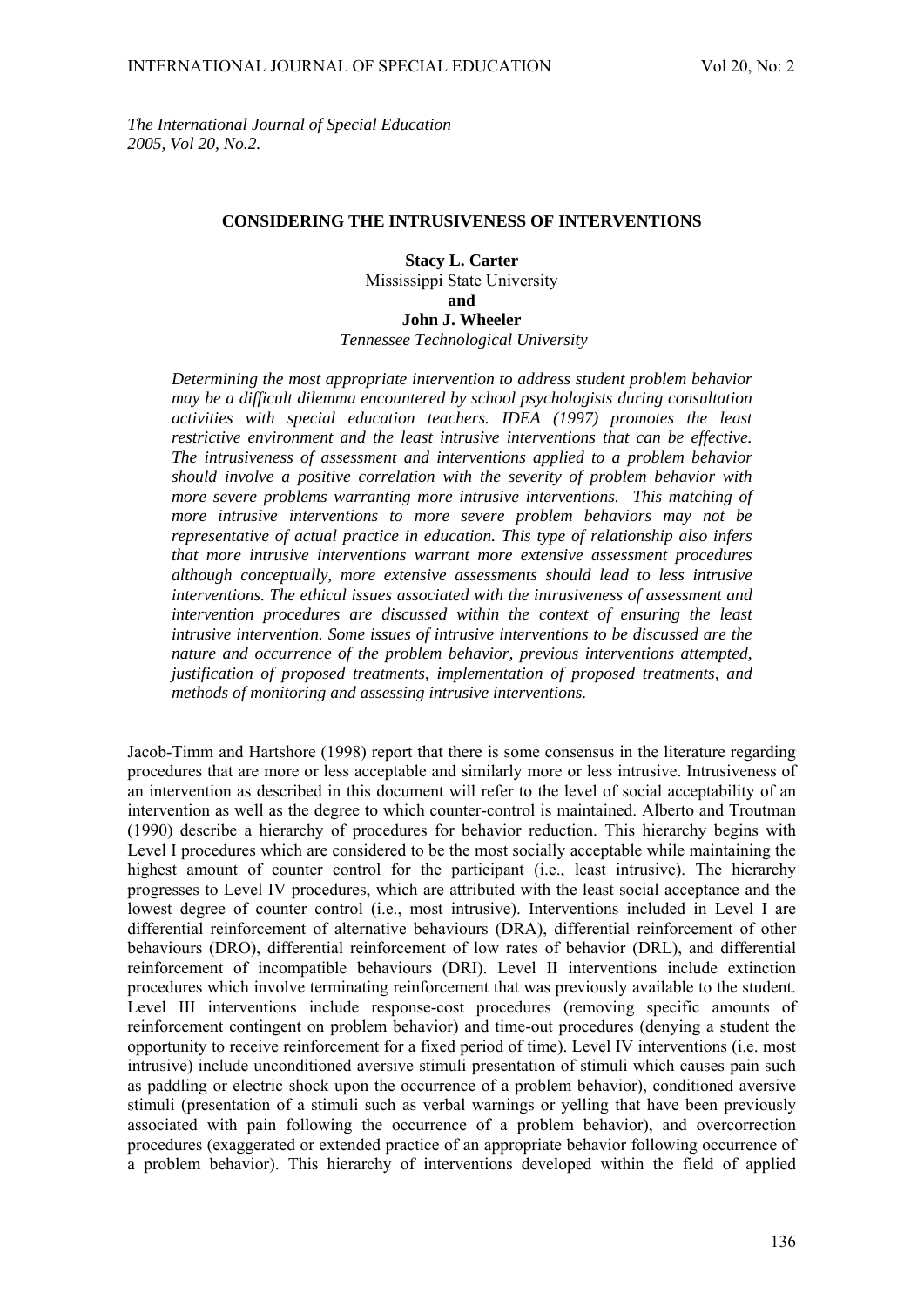behavior analysis may be important to the field of school psychology when conducting behavioural consultations. School psychologists may benefit from an understanding of the levels of intrusiveness of interventions recognized within the field of applied behavior analysis and promote the least intrusive but effective interventions for students displaying problem **b**ehaviours

Bijou (1970) recommended four functions that a oriented-oriented school psychologist could serve within a school setting. The first function involves assisting with smooth transitions from home for kindergarten and first grade children. The second function involves working other school personnel and parents in eliminating problem behaviours using sound teaching principles. The third function involves directly assessing and arranging contingencies for individual or groups of students. The fourth function involves providing in-service training for teacher's assistants. Bijou did not specifically mention the need for supporting the least intrusive intervention for students, but this is a key aspect of the systematic application of behavioural principles. The implementation of the least intrusive intervention that is likely to be effective is an ethical guideline recognized within the area of applied behavior analysis (Shook, 2002). Recent progress has been made in the applied behavior analysis literature with regards to least intrusive procedures that could be beneficial for application within the field of education.

Jacob-Timm (1999) gathered information on the types of ethical dilemmas that school psychologists deal with on a day-to-day basis. Her purpose was to identify areas of concern to practitioners, to provide case incidents to be used in ethics education, and to give direction to future research. A survey was sent to 1,035 members of NASP asking them to *describe, in a few words or more detail, an ethical incident that you or a colleague have faced in the past two years that was ethically challenging or troubling to you*. Although her data were not sufficient for providing an estimate of frequency of these ethical dilemmas as might occur in school psychology practice (226 replied = return rate of 22%), the frequency of intervention-related ethical dilemmas (2%) was not considered frequent compared to overall rates of dilemmas. This may indicate that actual application of interventions reported within the sample can be considered to have appropriate levels of intrusiveness. Another possibility is that the informants were not considering levels of intrusiveness of interventions.

The ethical guidelines outlined by the National Association of School Psychologists (NASP) regarding service provision require that the school psychologist select assessment methods that are validated for the problem area under consideration and implement interventions that are effective, based upon data collected, and relate to the referral question and desired outcomes of the intervention (NASP, 1984). The ethical guidelines of the Behavior Analysis Certification Board (BACB) state that practitioners should use the least intrusive and least risky behavioural assessment methods to obtain only the information necessary and sufficient to formulate reasonable hypotheses, and interventions should use the least intrusive procedure that is likely to be effective, efficient, and produce the minimum unwanted effects (Shook, 2002). Interestingly, the NASP ethical guidelines regarding interventions does not stress the use of the least intrusive intervention that is likely to be effective as do the ethical guidelines of the BACB. The difference between these ethical guidelines may not appear to be significant, but the actual application may produce very different results. By neglecting the concept of the least intrusive intervention, the ethical guidelines of NASP are remiss in that they do not promote a movement toward development of interventions that respect the rights of the consumer to unnecessary procedures or overly intrusive interventions. Some of the areas to be considered when evaluating the intrusiveness of an intervention include the nature and occurrence of the problem behavior, previous interventions attempted, justification of interventions, and monitoring procedures.

#### *Nature and Occurrence of Problem Behavior*

With the incorporation of functional behavioural assessment into special education law and requirements regarding manifestation determinations (IDEA, 1997), the nature of problem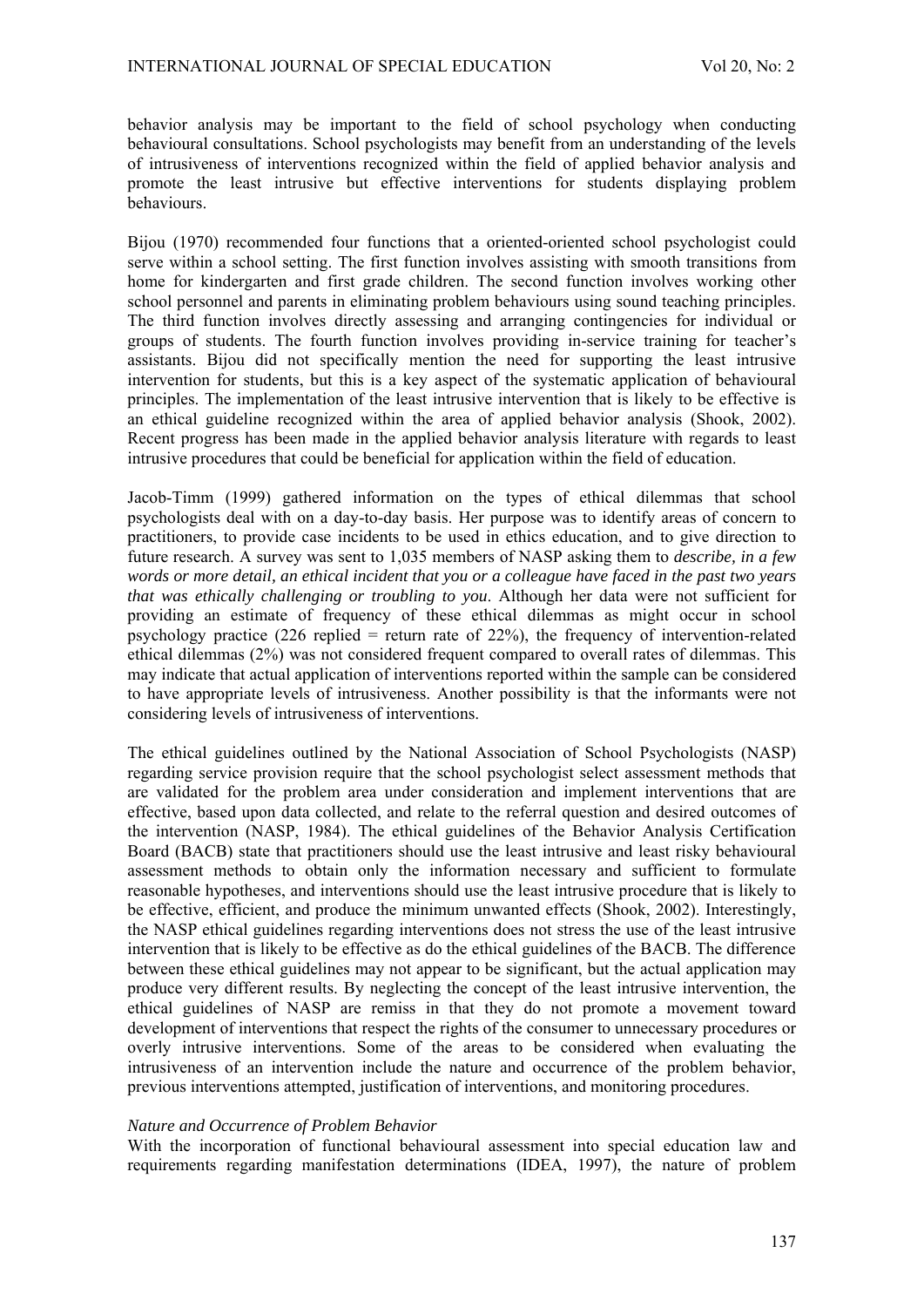behavior is an area which must be addressed by school psychologists when consulting with special education teachers. The following example demonstrates how the nature of a problem could result in different types of interventions with different levels of intrusiveness.

*Shannon is a 9-year-old female who is nonverbal and has been diagnosed with severe mental retardation. Shannon has recently begun spitting and her classroom teacher has implemented a procedure that involved praising Shannon when she was not spitting and ignoring her when she was spitting. Upon evaluating the effectiveness of this procedure the teacher determined that the procedures were ineffective and added an overcorrection procedure that involved having Shannon spend at least 5 minutes cleaning the area impacted by her spitting. The teacher then evaluated the effectiveness of the program and determined that it was ineffective. The teacher then asked the school psychologist for recommendations to help reduce Shannon's spitting. The school psychologist conducted a functional behavioural assessment and determined that the nature of Shannon's spitting appeared to be one of sensory stimulation or pain attenuation. The school psychologist recommended that Shannon have a medical evaluation. The medical evaluation revealed that Shannon was experiencing gastro esophageal reflux disease and the physician prescribed an antacid. Once the antacid was prescribed on a regular basis the teacher noticed that Shannon completely stopped spitting.* 

The example of Shannon's spitting is one where determining the nature of the problem behavior made a difference in the type of intervention that was implemented and effected the level of intrusiveness of the intervention. Numerous studies have demonstrated functional assessment procedures as a component of developing effective, least intrusive procedures across multiple topographies of behaviours (e.g., Hagopian, Fisher, Sullivan, Acquisto, & LeBlanc, 1998; Iwata, Pace, Dorsey, et al., 1994). The use of functional behavioural assessment assists in the identification of the source or sources of reinforcement for a problem behavior. Functional behavioural assessments involve collecting information on variables that predict and maintain the occurrence of problem behavior in order to develop effective interventions (O'Neill et al., 1997) The benefits of functional behavioural assessment may be conceptualised in at least three ways. The first involves increasing the potential effectiveness of an intervention by avoiding a competing schedule of reinforcement between a problem behavior and an alternative or replacement behavior. The second benefit might fall into the ethical category of providing the least intrusive intervention, which could only be done when an accurate assessment had taken place. The third benefit might be considered a legal aspect of ensuring the right of substantive due process by providing a replacement behavior instead of just suppressing the problem behavior.

The occurrence of problem behavior may be determined in many ways and the relevance of occurrence to the intrusiveness of interventions may be directly related to the amount of training recommended for an intervention. When occurrence of problem behavior is high then the intervention that is prescribed may warrant more frequent action on the part of the implementer. The following is an example of how occurrence or frequency of problem behavior might impact an intervention.

*Michael and Janie both display the problem behavior of leaving their assigned area without permission and the classroom teacher asks the school psychologist for recommendations to reduce this behavior. The school psychologist collects data on the occurrence of the behavior and determines that Michael leaves his assigned area an average of one time every minute and Janie leaves her assigned area one time every 5 minutes. The school psychologist recommends that the teacher praise Michael for staying in his assigned area once every 30 seconds and praise Janie for staying in her assigned area once every 3 minutes.* 

In the example of Michael and Janie, the frequency of the problem behavior was used to determine the schedule of reinforcement needed to enhance efficacy in reducing these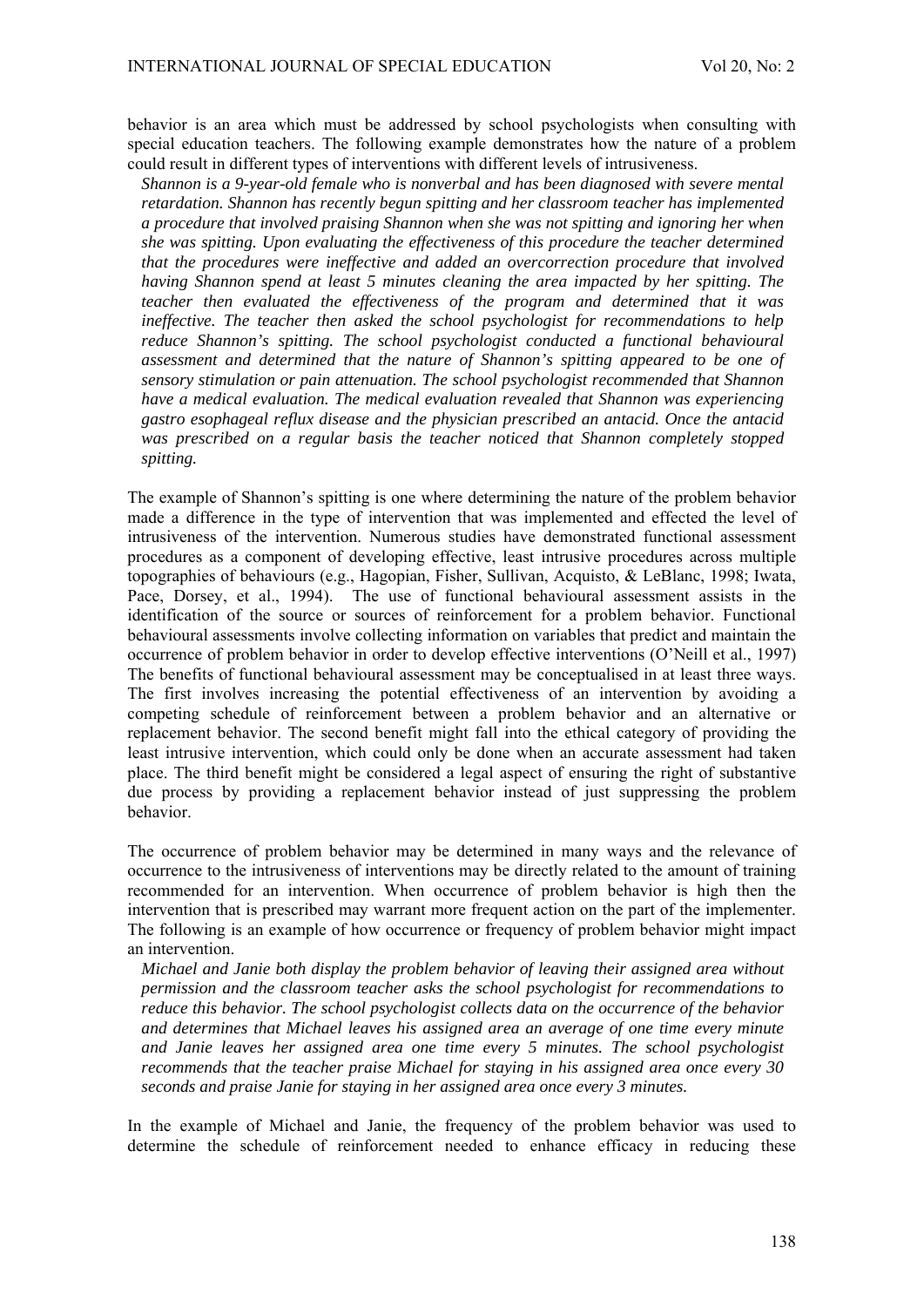behaviours. Another example of how frequency of problem behavior may impact an intervention follows:

*Bert and Alice both engage in the problem behavior of slapping other students. The classroom teacher asks the school psychologist for recommendations to reduce this behavior. The school psychologist collects data on the occurrence of the behavior and determines that Bert slaps other students an average of once every 5 minutes and Alice slaps other students an average of once every 25 minutes. The school psychologist recommends that the teacher use a time-out procedure for 1 minute with Bert following each occurrence of slapping. The school psychologist also recommends that the teacher use a time-out procedure for 5 minutes with Alice following each occurrence of slapping.* 

The example of Bert and Alice, illustrates a situation where both students may potentially receive the same amount of time-out, but the experience for each student might be qualitatively different. Both of the examples provided are intended to illustrate how the frequency of problem behavior may have an impact on how even the same interventions may influence the intrusiveness of an intervention.

## *Previous Interventions Attempted*

*Logan was an eight-year-old boy who was nonverbal and had been diagnosed with autism. Logan engaged in self-injurious behavior that was determined to be maintained by escape from school-related work tasks. His teacher designed an intervention that slowly introduced a systematic work system that clearly identified very brief work requirements and a preferred activity that would follow. Logan initially could only complete very brief tasks with no selfinjury, his teacher worked diligently on increasing his time on task and by the end of the school year Logan could complete three school work related tasks of moderate length with no self-injury before receiving his preferred activity. The next school year Logan transferred to another school and immediately began engaging in self-injury whenever school work related activities were presented to him. His new teacher, knowing that the self-injury was maintained by escape from tasks, designed an intervention that consisted of a compliance training procedure that involved physical guidance and escape extinction (not allowing*  Logan to quit the task until finished) for school work related activities. The procedure *initially produced increases in self-injury along with some physically aggressive behavior, but the teacher was diligent in the implementation of the procedures and after several repeated sessions, the teacher began to notice that Logan was beginning to demonstrate an increase in independent work related activity.* 

This example of Logan attempts to illustrate how knowledge of previous treatments could influence the level of intrusiveness of an intervention. The procedures used by both of Logan's teachers were deemed effective and could be considered appropriate interventions based upon the function of the behavior. The impact that previous attempts at treatment could have on the level of intrusiveness may not always be clearly evident, as was the case in the example of Logan where each intervention that was implemented to address the self-injurious behavior could be considered appropriate. It is only when the interventions used by the different teachers are compared that the issue of intrusiveness becomes more evidently different. Another aspect of previous intervention attempts relates to the justification of procedures determined to be necessary and will be discussed in the next section.

### *Justification of Interventions*

More intrusive interventions may be justified by reviewing the previous attempts at treatment. If a student has a history of behavior that has been treated using several non-intrusive procedures with little effectiveness even with rigorous implementation of the procedures, more intrusive procedures could be warranted. Other factors including additional assessment would also need to be considered to ensure that the function of the behavior has been clearly identified before more intrusive procedures could be justified.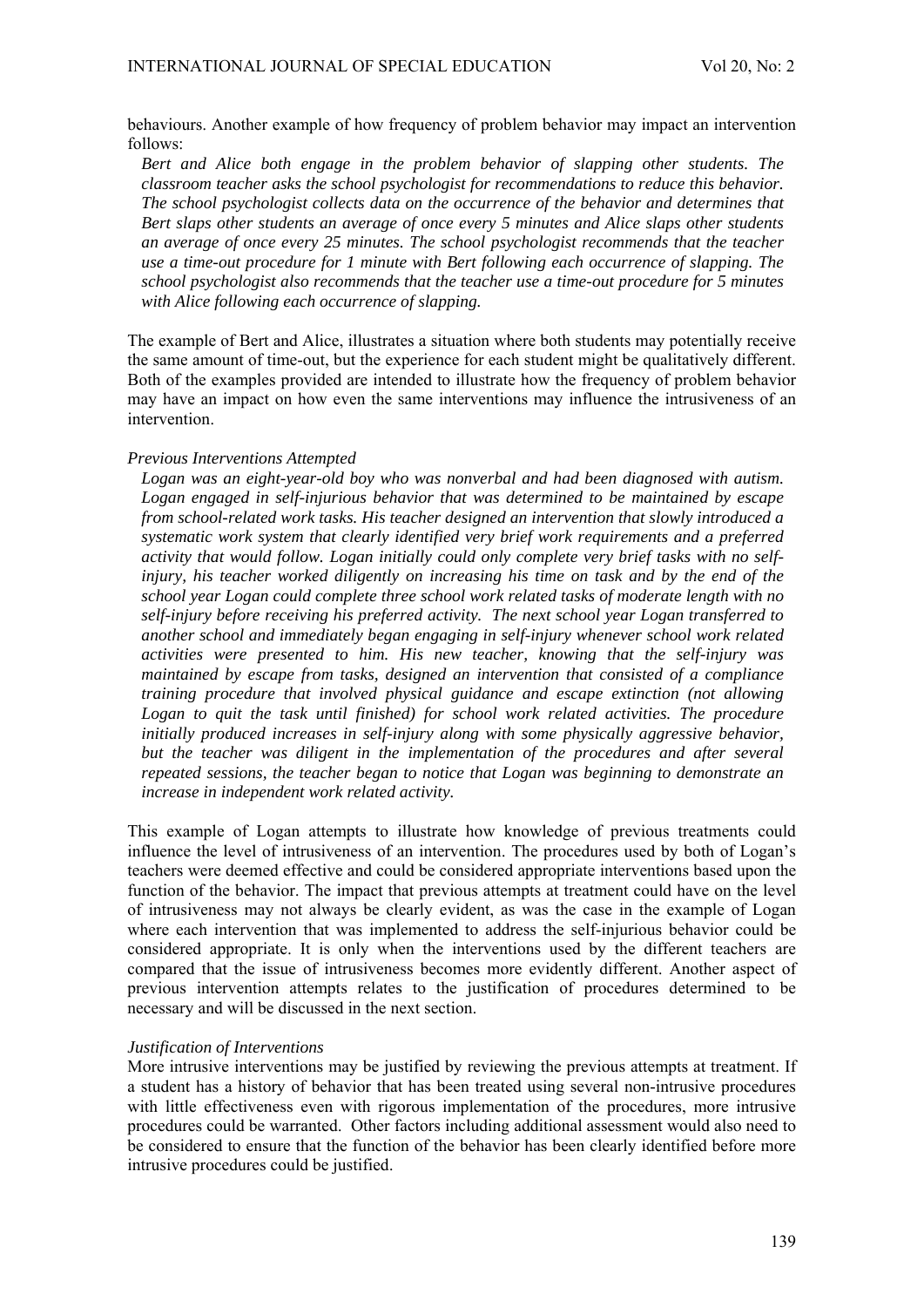*Johnny is a 12-year-old boy who frequently engages in behaviours such as running around his classroom, teasing/fighting with other students, and speaking out at inappropriate times. These behaviours are disruptive to other students in his classroom and prevent him and other students from completing classroom assignments. His teacher has told him repeatedly what her expectations are of him, has attempted to praise him for remaining on-task, has kept him from participating in preferred activities when he was especially disruptive, and has established a token economy for her entire class that offers students the opportunity to exchange tokens awarded at a classroom store that she has developed. The teacher upon evaluating the effectiveness of her multiple interventions concludes that the interventions are ineffective. The teacher then tells Johnny that the next time he disrupts her class, she will immediately take him into the hallway and apply three strikes with her paddle to his buttocks.* 

The justification of interventions, especially those involving intrusive procedures should minimally include an accurate assessment of the maintaining variables associated with the behavior, an evaluation of the severity of the problem behavior including potential harm to self or others, and a risk versus benefit analysis of specific procedures to reduce the problem behavior.

*Ella was 12-year-old girl diagnosed with profound mental retardation who engaged in frequent hand mouthing behavior that resulted in some tissue maceration primarily to her thumb which she repeatedly moved in and out of her mouth. She had a history of several ineffective treatments to address the hand mouthing behavior such as verbal reprimands for placing her thumb in her mouth, differential reinforcement for having hands away from mouth or for manipulating other objects, contingent use of mitts that were placed on her hands and prevented her from hand mouthing, and periods of using elbow splints contingent upon hand mouthing. Her IEP team met to discuss the ineffectiveness of her current treatment procedures and concerns from her physician regarding the increased risk of infection to her thumb because of the continual saliva and skin deterioration on her thumb. The IEP team reviewed the numerous assessments that had been conducted and clearly indicated that her hand mouthing was maintained by sensory reinforcement. The team decided to implement a punishment procedure using a device that would be attached to her hand an would produce an electric shock each time she touched her hand to her mouth.* 

The conceptual relationship between the severity of a problem behavior and the specific treatment implemented to address the behavior can be a problem that is encountered by school psychologists during consultation activities. The intrusiveness of assessment and interventions applied to a problem behavior should involve a positive correlation with the severity of problem behavior so that the more severe the problem behavior the more justification there is for more intrusive interventions. Justification of the use of some intervention procedures should possibly include review by a committee that can objectively consider human rights issues, especially for interventions that involve procedures that could inflict pain on an individual, although the use of student paddling involves the use of pain to reduce a problem behavior and typically human rights committees are not involved on any individual level.

### *Monitoring and Assessing Interventions*

The level of intrusiveness of interventions should involve methods of monitoring and assessing the effectiveness of these interventions that are precise enough to determine progress quickly and make modifications within a reasonable amount of time. A plan that has highly intrusive procedures should also have methods of monitoring and assessing that are equally intrusive to allow for immediate modifications. The possibility for misapplication of some procedures may not result in significant consequences and in some cases may have no effect at all, but for some highly intrusive procedures the results of misapplication of procedures could lead to disastrous results.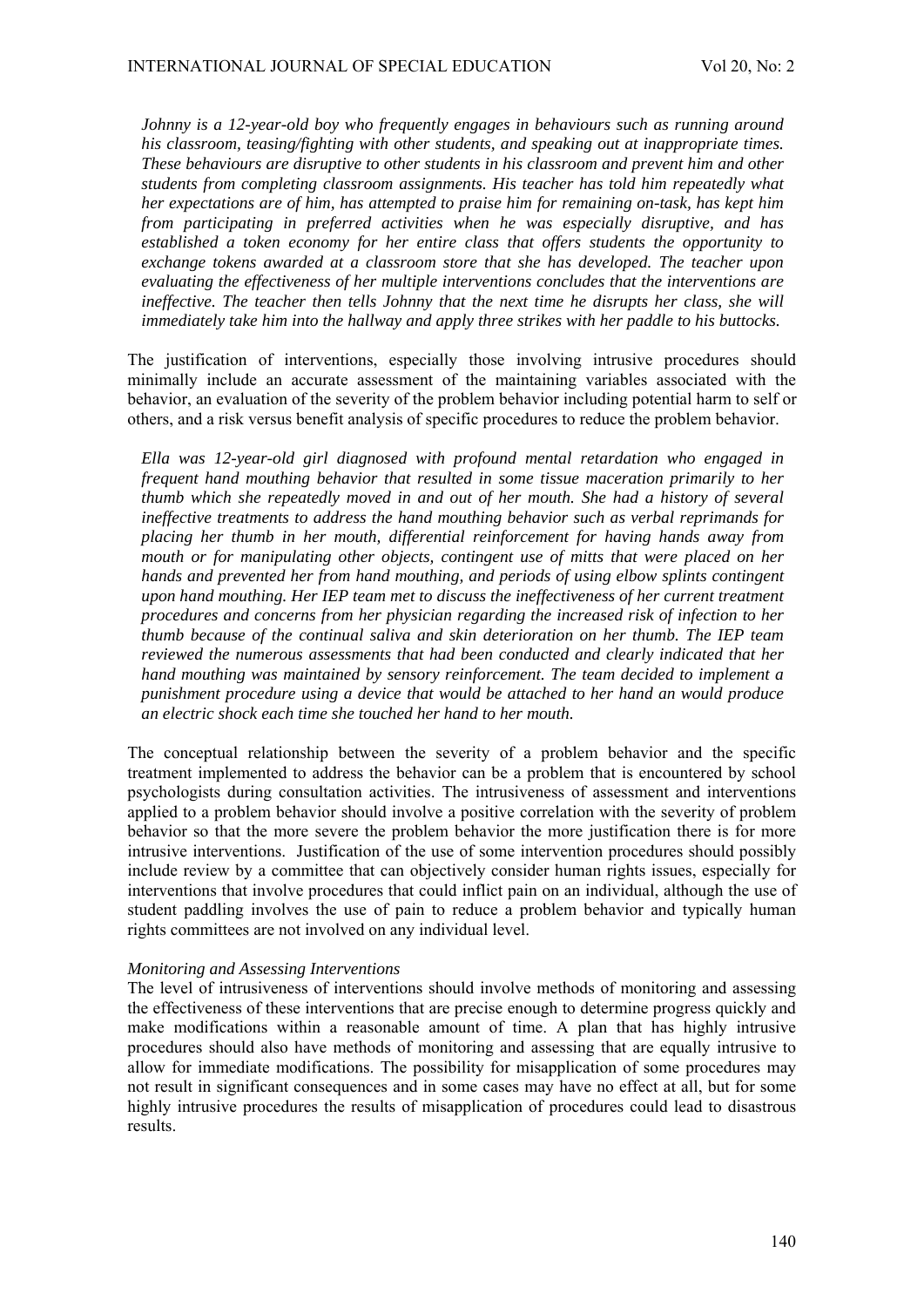## *Summary*

The field of school psychology could possibly benefit from the incorporation of some of the ethical and procedural components addressed by the field of behavior analysis. As Bijou (1970) suggested the field of behavior analysis has several strategies that could be beneficial to school psychology and since Bijou outlined those potential benefits even more progress has been made especially in the area of functional behavioural assessment.

The types of interventions that are available for school psychologists to choose from may inherently involve more intrusive procedures to achieve desired effectiveness. Grace, Kahng, and Fisher (1994) demonstrated that punishment procedures were only effective when implemented with both severe forms of destructive behavior and with less severe forms of destructive behavior. Punishment may be a necessary component of an intervention when the maintaining variables of a behavior cannot be controlled for or cannot be identified (Iwata, Vollmer, & Zarcone, 1990) or may be preferred when problem behavior must be suppressed rapidly to prevent serious physical harm (Dura, 1991). School psychologists should be aware of the implications of intrusiveness associated with intervention procedures such as punishment and be capable of distinguishing the levels of intrusiveness involved with various types of interventions.

At present, the ethical guidelines of NASP appear to address the issue of intervention intrusiveness in an indirect manner without specifically stating the relevance of least intrusiveness when designing interventions. The ethical guidelines of the BACB appear to more clearly specify consideration of the least intrusive intervention as a component step in the design and implementation of intervention. The differences in ethical guidelines may not appear to be substantial on the surface although the application of these principles could result in some critical differences with regard to the individual students receiving services. This difference in focus among these two ethical guidelines may be an effect of the emphasis of school psychology training programs of which only eight of 89 doctoral programs in the United States have a subspecialisation area in applied behavior analysis (Fagan & Wise, 2000). If future reauthorisation's of IDEA continue to indicate the use of functional behavioural assessment and positive behavior interventions and supports, the prevalence of behavior interventions would presumably increase and create a need for more specific ethical guidelines regarding the development and implementation of interventions by school psychologists.

# **References**

Alberto, P. A. & Troutman, A. C. (1990). *Applied behavior analysis for teachers* (4<sup>th</sup>) ed.).Englewood Cliffs, NJ: Merrill.

Bijou, S. W. (1970). What psychology has to offer education-now. Journal of Applied Behavior Analysis, 3, 65-71.

Dura, J. R. (1991). Controlling extremely dangerous aggressive outbursts when functional analysis fails. Psychological Reports, 69, 451–459.

Fagan, T. K. & Wise, P. S. (2000). *School Psychology: Past, present, and future.* (2<sup>nd</sup> ed.). Bethesda, MD: National Association of School Psychologists.

Grace, N. C., Kahng, S., & Fisher, W. W. (1994). Balancing social acceptability with treatment effectiveness of an intrusive procedure: A case report. Journal ofApplied Behavior Analysis, 27, 171-172.

Hagopian, L. P., Fisher, W. W., Sullivan, M. T., Acquisto, J., & LeBlanc, L. A. (1998). Effectiveness of functional communication training with and without extinction and punishment: A summary of 21 inpatient cases. Journal of Applied Behavior Analysis, 31, 211-235.

Iwata, B. A., Pace, G. M., Dorsey, M. F., Zarcone, J. R., Vollmer, T. R., Smith, R. G.,Rodgers, T. A., Lerman, D. C., Shore, B. A., Mazaleski, J. L., Goh, H.-L., Cowdery, G. E., Kalsher, M. J., McCosh, K. C., & Willis, K. D. (1994). The functions of self-injurious behavior: An experimental-epidemiological analysis. Journal of Applied Behavior Analysis, 27, 215-240.

Iwata, B. A., Vollmer, T. R., & Zarcone, J. R. (1990). The experimental (functional) analysis of behavior disorders: Methodology, applications, and limitations. In A. C. Repp & N. N. Singh